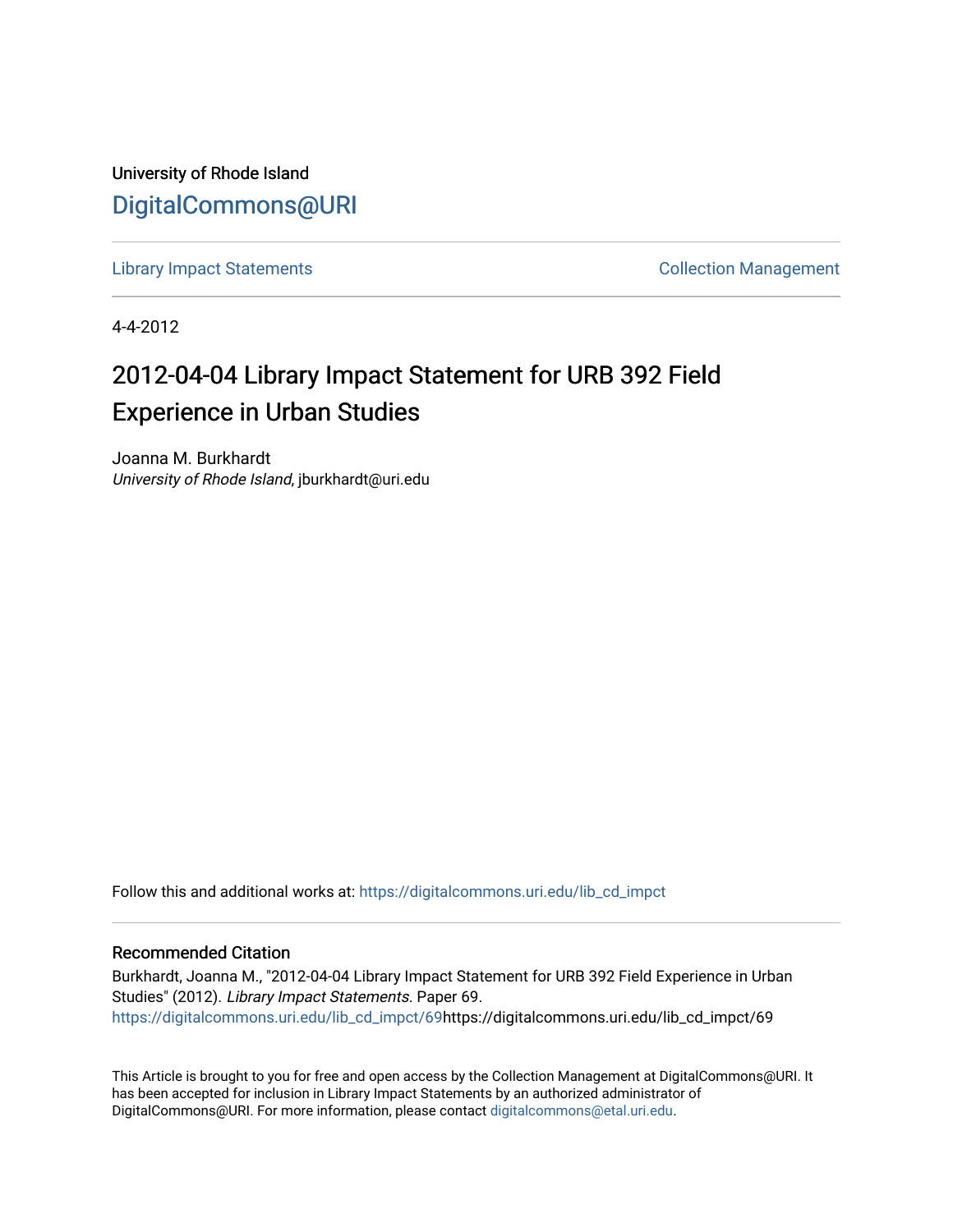## LIBRARY IMPACT STATEMENT (New Course Proposal)

## LIBRARIAN'S ASSESSMENT

Subject selectors will complete this form as requested, assessing library materials and collections as detailed below. Send one copy of the assessment to the faculty member who requested it. Send one copy of the assessment to the Collection Management Officer.

Course: \_\_URB 392 Field Experience in Urban Studies\_\_\_\_\_\_\_\_\_\_\_\_\_\_\_\_\_\_\_\_\_\_\_\_\_\_\_\_\_ Department, College: CCE Faculty Member: Marsh Feldman/Kat Quina\_\_\_\_\_\_\_\_\_\_ Date returned to Faculty: \_4/4/12\_ Librarian Completing Assessment: \_Joanna M. Burkhardt Collection Management Officer: \_Joanna M. Burkhardt\_

Assessment of: URB 392 Field Experience in Urban Studies Suitability of existing library resources; New library resources required to support the program; Information skills education required by the students; And Funds needed for library materials and services. Please include:

What library holdings already exist in relevant subject categories, including supporting collections from HELIN. How much money is now allocated in the program area?

Holdings currently exist in the area of Urban Studies. Many journals are available online in this area. Additional journal holdings are available in paper format in Kingston and at other HELIN consortium libraries.

No money is currently earmarked for this program in the CCE Library budget, but sufficient funds are directed to this subject area to support it.